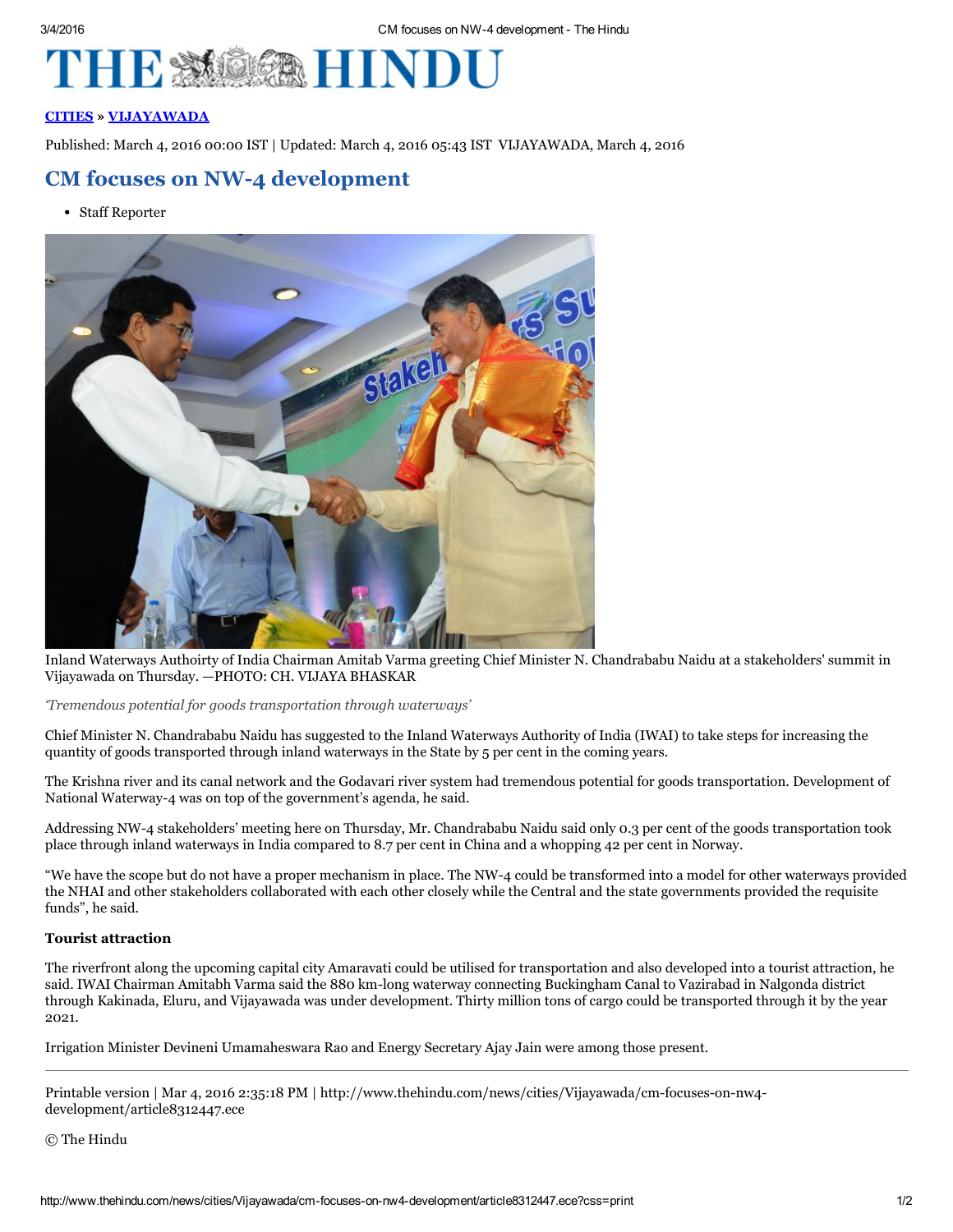## **PROJECT WORKS** AP may give Polavaram to Centre Pattiseema project would be completed by March-end, says Naidu

## **DC CORRESPONDENT** VIJAYAWADA, MARCH 3

Minister Chief N Chandrababu Naidu on Thursday said that the state government would hand over the responsibility of the Polavaram project to the Centre if it was willing to take up the project works.

Speaking to reporters here, Mr Naidu said his government was dedicated to completing the project by 2018, while the Pattiseema project would be completed by Marchend. "Water would be released earlier than usual from this season whenever inflows reach the River Godavari." the CM said.

He took a potshot at<br>YSRC leaders, saying: "What would you tell the people when Pattiseema is completed and water released for Ravalseema districts from this year?"

Responding to a question, Mr Naidu said that he had broached the poor allocations in the Union Budget to AP with Union finance minister Arjun Jaitley and the issues related to the Polavaram



Chief Minister N. Chandrababu Naidu interacts with Inland waterways authority of India chairman Amitach Verma at the stake holders summit in Vijayawada on - DECCAN CHRONICLE Thursday.

project with Union water resources minister Uma Bharathi. "Though we face several challenges. especially rehabilitation, we will continue with the project," he said.<br>Mr Naidu said that his

government has intro-

duced reforms in the irrigation section and thus brought about a dramatic change. "Now, we are in a position to complete all pending irrigation projects. Our efforts has given us the opportunity to pump Godavari to

Krishna delta and ensure kharif season starts early. Water would be pumped from Srisailam and Nagarjunasagar to Rayalseema and the<br>region would emerge as a hub." he horticulture said.

## **25% SOP FOR TRANSPORT OF WATER**

**DC CORRESPONDENT** VIJAYAWADA, MARCH 3

Chief Minister N. Chandrababu Naidu here on Thursday said that the state government would give 25 per cent incentive for each tone of goods under water transportation.

Participating in Inland Waterways meeting here, the Chief Minister said that the water navigation has huge importance and several countries are using the waterways as the main source of transportation.

The AP government will encourage navigation and tourism development projects, he added.

The Chief Minister said that the state government has taken<br>steps for rivers linkage project and it will take steps for developing the state.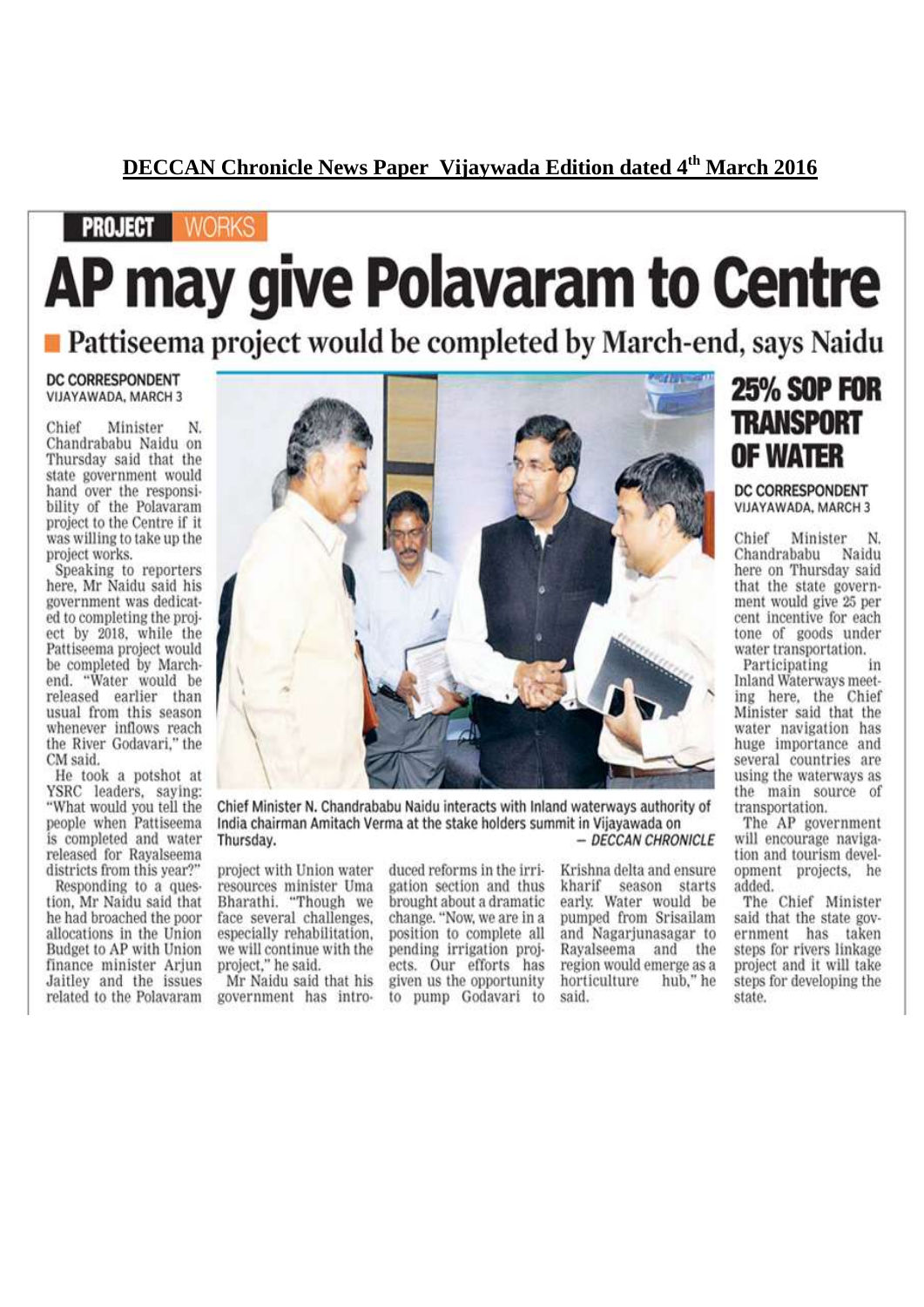

Home [\(http://www.thehansindia.com/\)](http://www.thehansindia.com/) / Andhra Pradesh [\(http://www.thehansindia.com/category/index/Andhra-Pradesh/95\)](http://www.thehansindia.com/category/index/Andhra-Pradesh/95)

## AP will cruise ahead in inland waterways: CM

THE HANS INDIA |  $\odot$  Mar 04.2016 , 03:21 AM IST

A A A

Ads by Google ► [Cruise](https://googleads.g.doubleclick.net/pagead/ads?client=ca-pub-3776126485030538&format=fpkc_al_lp&output=html&h=15&slotname=4111819190&adk=1637465774&w=468&lmt=1457087497&flash=20.0.0&url=http%3A%2F%2Fwww.thehansindia.com%2Fposts%2Findex%2FAndhra-Pradesh%2F2016-03-04%2FAP-will-cruise-ahead-in-inland-waterways-CM%2F211254&wgl=1&dt=1457087494939&bpp=24&bdt=2770&fdt=1543&idt=2346&shv=r20160301&cbv=r20151006&saldr=aa&prev_fmts=468x15_0ads_al&correlator=7625538977793&frm=20&ga_vid=*&ga_sid=*&ga_hid=*&ga_fc=1&pv=1&iag=3&icsg=2&nhd=1&dssz=2&mdo=0&mso=0&u_tz=330&u_his=2&u_java=0&u_h=768&u_w=1366&u_ah=728&u_aw=1366&u_cd=24&u_nplug=5&u_nmime=7&dff=roboto&dfs=14&biw=1349&bih=643&eid=575144605&ref=http%3A%2F%2Fwww.thehansindia.com%2Fposts%2Findex%2FAndhra-Pradesh%2F2016-03-04%2FAP-will-cruise-ahead-in-inland-waterways-CM%2F211254&rx=0&eae=0&fc=208&pc=1&brdim=0%2C0%2C0%2C0%2C1366%2C0%2C1366%2C728%2C1366%2C643&vis=2&rsz=%7Cd%7C%7C&abl=NS&ppjl=f&pfx=0&fu=144&bc=1&ifi=2&xpc=7WiAZ0mkIP&p=http%3A//www.thehansindia.com&dtd=2381&rl_rc=true&adsense_enabled=true&ad_type=text&oe=utf8&height=5&width=1&f=lora&kw_type=radlink&hl=en&kw0=Cruise&kw1=Cruise+2016&kw2=Cruise+Mar&kw3=India&okw=Cruise&rt=ChBW2WQHAA1HGQpoFQeqDSLcEgZDcnVpc2UaCOaBqoy1DnVtKAFSEwjCwN_06abLAhWXoGgKHX0iCNE) ► [Cruise](https://googleads.g.doubleclick.net/pagead/ads?client=ca-pub-3776126485030538&format=fpkc_al_lp&output=html&h=15&slotname=4111819190&adk=1637465774&w=468&lmt=1457087497&flash=20.0.0&url=http%3A%2F%2Fwww.thehansindia.com%2Fposts%2Findex%2FAndhra-Pradesh%2F2016-03-04%2FAP-will-cruise-ahead-in-inland-waterways-CM%2F211254&wgl=1&dt=1457087494939&bpp=24&bdt=2770&fdt=1543&idt=2346&shv=r20160301&cbv=r20151006&saldr=aa&prev_fmts=468x15_0ads_al&correlator=7625538977793&frm=20&ga_vid=*&ga_sid=*&ga_hid=*&ga_fc=1&pv=1&iag=3&icsg=2&nhd=1&dssz=2&mdo=0&mso=0&u_tz=330&u_his=2&u_java=0&u_h=768&u_w=1366&u_ah=728&u_aw=1366&u_cd=24&u_nplug=5&u_nmime=7&dff=roboto&dfs=14&biw=1349&bih=643&eid=575144605&ref=http%3A%2F%2Fwww.thehansindia.com%2Fposts%2Findex%2FAndhra-Pradesh%2F2016-03-04%2FAP-will-cruise-ahead-in-inland-waterways-CM%2F211254&rx=0&eae=0&fc=208&pc=1&brdim=0%2C0%2C0%2C0%2C1366%2C0%2C1366%2C728%2C1366%2C643&vis=2&rsz=%7Cd%7C%7C&abl=NS&ppjl=f&pfx=0&fu=144&bc=1&ifi=2&xpc=7WiAZ0mkIP&p=http%3A//www.thehansindia.com&dtd=2381&rl_rc=true&adsense_enabled=true&ad_type=text&oe=utf8&height=5&width=1&f=lora&kw_type=radlink&hl=en&kw0=Cruise&kw1=Cruise+2016&kw2=Cruise+Mar&kw3=India&okw=Cruise+2016&rt=ChBW2WQHAA1HJApoFQeqDSLcEgtDcnVpc2UgMjAxNhoIw731uPnE0MooAVITCMLA3_TppssCFZegaAodfSII0Q) 2016 ► [Cruise](https://googleads.g.doubleclick.net/pagead/ads?client=ca-pub-3776126485030538&format=fpkc_al_lp&output=html&h=15&slotname=4111819190&adk=1637465774&w=468&lmt=1457087497&flash=20.0.0&url=http%3A%2F%2Fwww.thehansindia.com%2Fposts%2Findex%2FAndhra-Pradesh%2F2016-03-04%2FAP-will-cruise-ahead-in-inland-waterways-CM%2F211254&wgl=1&dt=1457087494939&bpp=24&bdt=2770&fdt=1543&idt=2346&shv=r20160301&cbv=r20151006&saldr=aa&prev_fmts=468x15_0ads_al&correlator=7625538977793&frm=20&ga_vid=*&ga_sid=*&ga_hid=*&ga_fc=1&pv=1&iag=3&icsg=2&nhd=1&dssz=2&mdo=0&mso=0&u_tz=330&u_his=2&u_java=0&u_h=768&u_w=1366&u_ah=728&u_aw=1366&u_cd=24&u_nplug=5&u_nmime=7&dff=roboto&dfs=14&biw=1349&bih=643&eid=575144605&ref=http%3A%2F%2Fwww.thehansindia.com%2Fposts%2Findex%2FAndhra-Pradesh%2F2016-03-04%2FAP-will-cruise-ahead-in-inland-waterways-CM%2F211254&rx=0&eae=0&fc=208&pc=1&brdim=0%2C0%2C0%2C0%2C1366%2C0%2C1366%2C728%2C1366%2C643&vis=2&rsz=%7Cd%7C%7C&abl=NS&ppjl=f&pfx=0&fu=144&bc=1&ifi=2&xpc=7WiAZ0mkIP&p=http%3A//www.thehansindia.com&dtd=2381&rl_rc=true&adsense_enabled=true&ad_type=text&oe=utf8&height=5&width=1&f=lora&kw_type=radlink&hl=en&kw0=Cruise&kw1=Cruise+2016&kw2=Cruise+Mar&kw3=India&okw=Cruise+Mar&rt=ChBW2WQHAA1HJQpoFQeqDSLcEgpDcnVpc2UgTWFyGgg4evwRtxrZ3CgBUhMIwsDf9OmmywIVl6BoCh19IgjR) Mar ► [India](https://googleads.g.doubleclick.net/pagead/ads?client=ca-pub-3776126485030538&format=fpkc_al_lp&output=html&h=15&slotname=4111819190&adk=1637465774&w=468&lmt=1457087497&flash=20.0.0&url=http%3A%2F%2Fwww.thehansindia.com%2Fposts%2Findex%2FAndhra-Pradesh%2F2016-03-04%2FAP-will-cruise-ahead-in-inland-waterways-CM%2F211254&wgl=1&dt=1457087494939&bpp=24&bdt=2770&fdt=1543&idt=2346&shv=r20160301&cbv=r20151006&saldr=aa&prev_fmts=468x15_0ads_al&correlator=7625538977793&frm=20&ga_vid=*&ga_sid=*&ga_hid=*&ga_fc=1&pv=1&iag=3&icsg=2&nhd=1&dssz=2&mdo=0&mso=0&u_tz=330&u_his=2&u_java=0&u_h=768&u_w=1366&u_ah=728&u_aw=1366&u_cd=24&u_nplug=5&u_nmime=7&dff=roboto&dfs=14&biw=1349&bih=643&eid=575144605&ref=http%3A%2F%2Fwww.thehansindia.com%2Fposts%2Findex%2FAndhra-Pradesh%2F2016-03-04%2FAP-will-cruise-ahead-in-inland-waterways-CM%2F211254&rx=0&eae=0&fc=208&pc=1&brdim=0%2C0%2C0%2C0%2C1366%2C0%2C1366%2C728%2C1366%2C643&vis=2&rsz=%7Cd%7C%7C&abl=NS&ppjl=f&pfx=0&fu=144&bc=1&ifi=2&xpc=7WiAZ0mkIP&p=http%3A//www.thehansindia.com&dtd=2381&rl_rc=true&adsense_enabled=true&ad_type=text&oe=utf8&height=5&width=1&f=lora&kw_type=radlink&hl=en&kw0=Cruise&kw1=Cruise+2016&kw2=Cruise+Mar&kw3=India&okw=India&rt=ChBW2WQHAA1HJwpoFQeqDSLcEgVJbmRpYRoIuKnc-nJIL_koAVITCMLA3_TppssCFZegaAodfSII0Q)



Chief Minister N Chandrababu Naidu lighting the lamp at the stakeholders summit for Development of National Waterway Programme in Vijayawada on Thursday. IWAI chairman Amitabh Verma (second from right) and Minister for Water Resources Management Devineni Uma Maheswara Rao (left) are also seen

Vijayawada: Chief Minister N Chandrababu Naidu announced an incentive of 25 paise per tonne to promote inland waterways in the State. He said Andhra Pradesh has more potential for development of waterways and stressed on the need for development of inland waterways to prevent pollution and said that he wants to make AP a role model for inland waterways.

- Naidu announces 25 paise incentive per tonne to promote inland waterways transport to reduce pollution Vijawayada to provide more lung space
- Claims AP has more potential for waterways development with linking of Godavari-Krishna and other rivers
- Hints at beautifying three canals passing through

Participating as chief guest of stakeholders summit for development of national waterway-4 organised here on Thursday, the CM expressed concern over poor usage of waterways which stands at 0.3 per cent in India against 46 per cent in Norway.

Naidu said that AP has more potential for waterways development with linking of Godavari-Krishna and other rivers. He said the proposed Kakinada-Pondicherry, Muktyala-Amaravati, Polavaram right canal and Polavaram right canal linking Visakhapatnam would provide great opportunity to transport coal, cement and rice at cheapest transport cost and help to reduce pollution.

The CM asked the Inland Waterways Authority of India officials to appoint global consultants to design world class inland waterways and AP is ready to extend necessary cooperation to promote water transport.

He said that three canals are passing through Vijayawada city and is planning to provide lung space along the canals by beautifying them.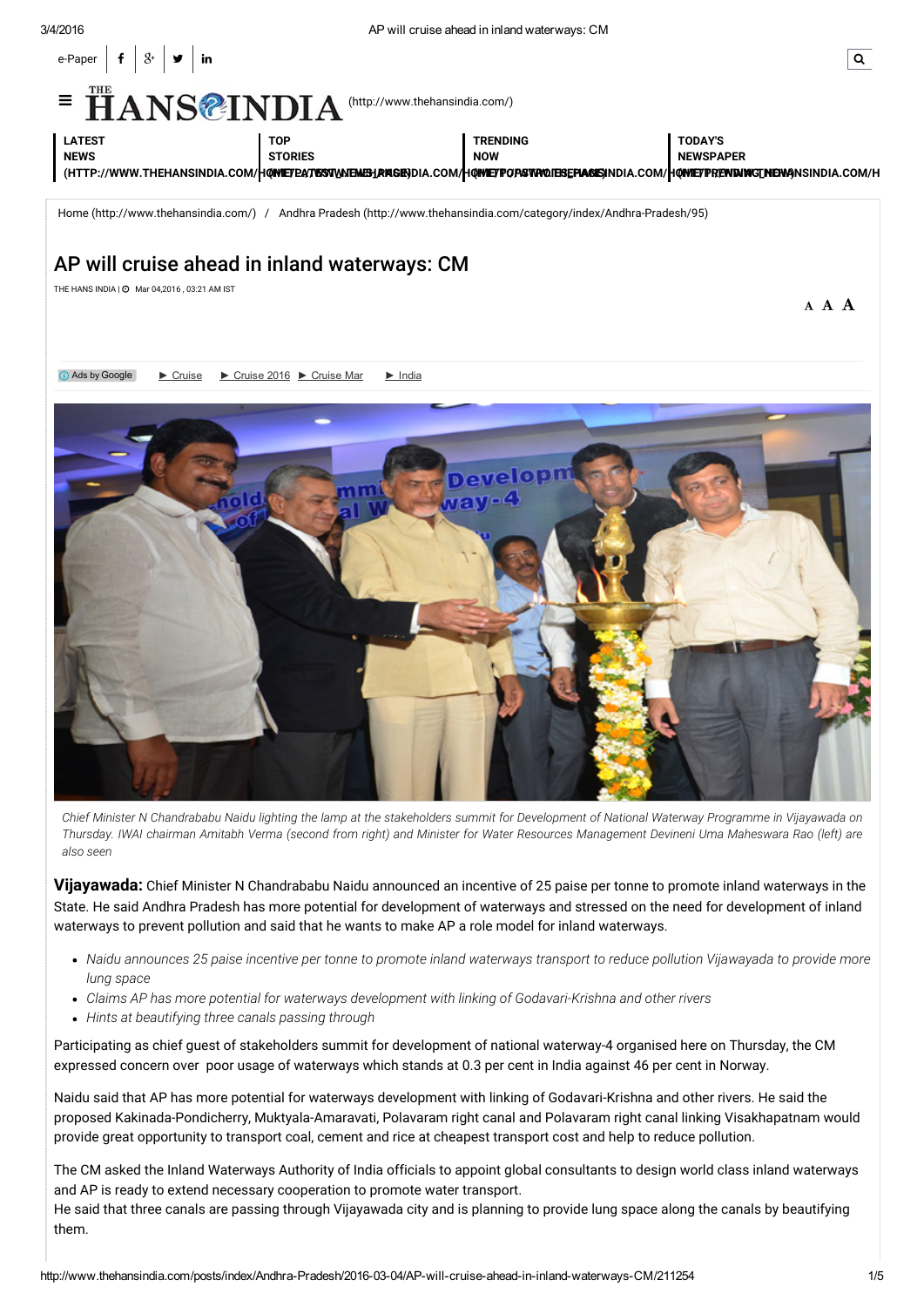#### 3/4/2016 AP will cruise ahead in inland waterways: CM

He said the development of waterways will also help to develop tourism in the region and said that the government has been asking the Government of India to allot INS Virat to Visakhapatnam to develop it as a start hotel with 1,000-room capacity as it is having aircraft landing facility.

This would help to bring awareness among people on the role of Navy in protecting the country. Naidu said that they are planning to commission a logistics university, water university and energy university to promote all these sectors which will play key role in development of the State. Earlier, explaining the details of progress Inland waterways Authority of India chairman Amitabh Verma said 80 per cent of survey was completed.

He said the tender works would be completed in 15 days for development of inland waterways from Muktyala to Amaravati. He said that there is great potential for inland waterways as it would help for transport facility for coal, cement and rice to several ports in the State.

Former Chief of Eastern naval Satish Soni explained on the progress of inland waterways in various countries.Minister for Water Resources Devineni Umamaheswara Rao, Secretary to Energy and Infrastructure and Investments Ajay Jain, chief engineer of Inland waterways authority of India S Dandapat and others were present.